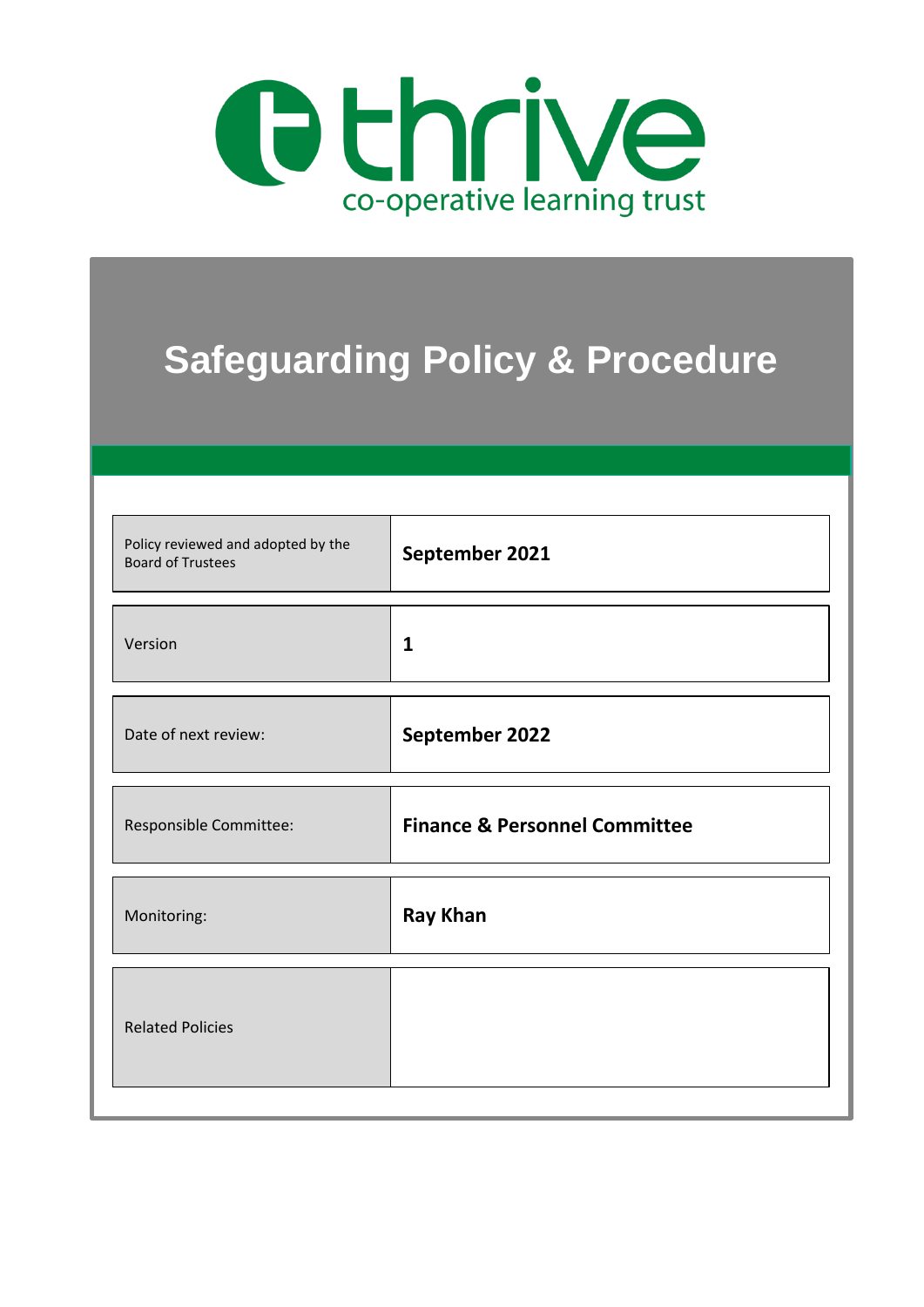# **Contents**

| <b>Introduction</b>                                                                    | $\overline{2}$ |
|----------------------------------------------------------------------------------------|----------------|
| 1 Preface                                                                              | $\overline{2}$ |
| 2 Statement of Intent                                                                  | 2              |
| 3 National and Local Guidance                                                          | 3              |
| <b>4 Relevant Policies</b>                                                             | 4              |
| 5 Safeguarding and Promoting Welfare                                                   | 4              |
| 5.1 Safeguarding and promoting the welfare of children is defined as:                  | 4              |
| 5.2 Child Protection                                                                   | 4              |
| 5.3 Early Help                                                                         | 4              |
| 5.4 Children in Need                                                                   | 4              |
| 5.5 Children at Risk                                                                   | 5              |
| 6 Who Abuses Children?                                                                 | 5              |
| 7 Abuse and Neglect                                                                    | 5              |
| 8 Recognition of Harm                                                                  | 6              |
| 9 Managing Disclosures                                                                 | 8              |
| 10 Special Educational Needs & Disabilities (SEND)                                     | 9              |
| 11 Children Missing from Education (CME)                                               | 9              |
| 12 The Designated Safeguarding Lead (DSL) & Deputy Designated Safeguarding Lead (DDSL) | 9              |
| 13 Seeking Consent for a Referral                                                      | 9              |
| 14 Reporting Concerns or Allegations of Abuse                                          | 10             |
| 15 Making an External Reference                                                        | 10             |
| 16 Allegations Against Staff / Volunteers                                              | 10             |
| 17 Seeking Medical Attention                                                           | 10             |
| 18 Staff & Volunteer: Safe Working Practice                                            | 11             |
| 19 Code of Practice                                                                    | 11             |
| 20 Recruitment & Selection                                                             | 11             |
| 21 Children in Local Authority Care (CLA)                                              | 12             |
| 22 Designated Teacher Responsibilities                                                 | 13             |
| 23 Contacts                                                                            | 13             |
|                                                                                        |                |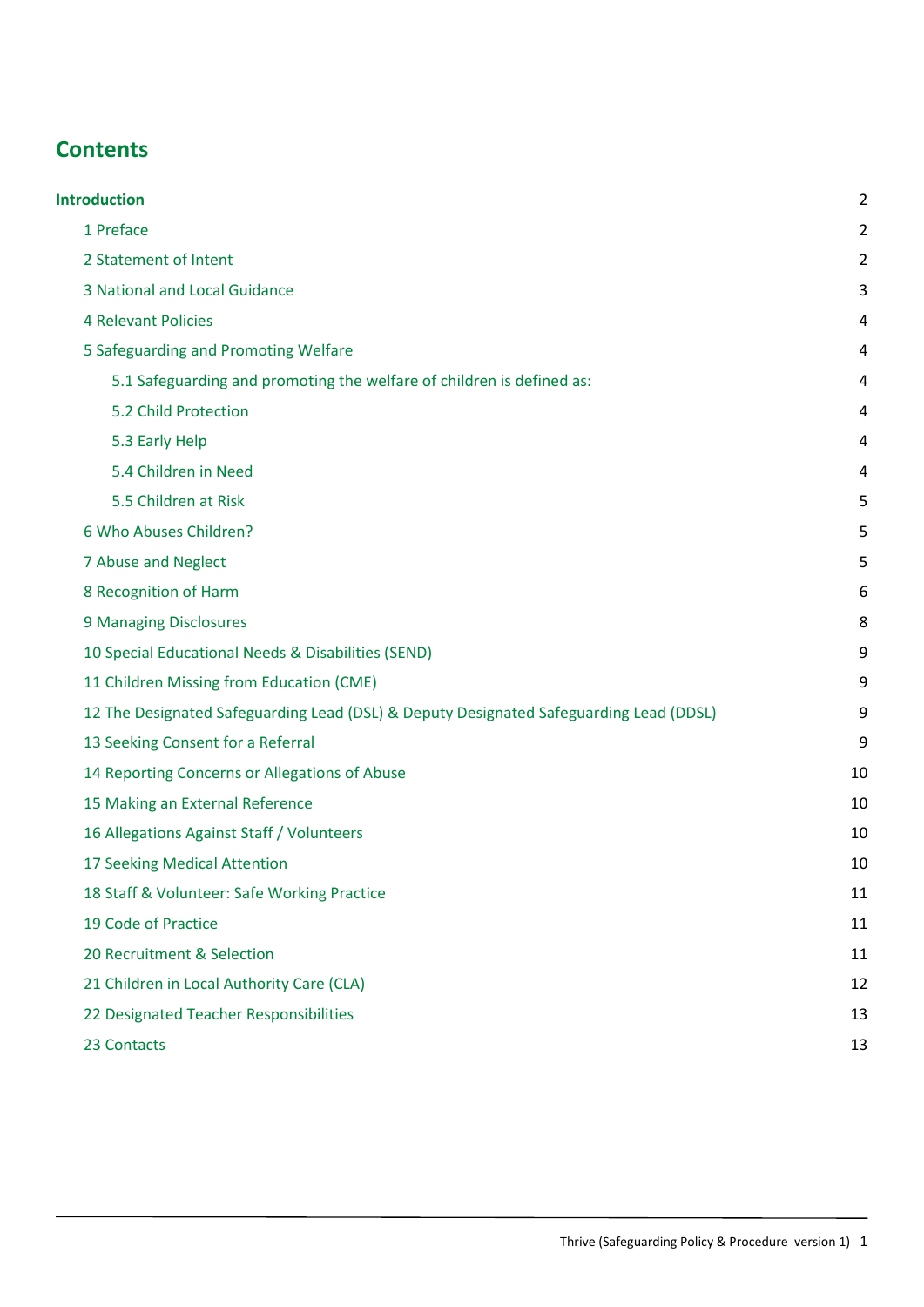#### <span id="page-2-0"></span>**Introduction**

1.1 Our vision, underpinned by co-operative values<sup>1</sup>, is threefold; to work in partnership with the community we serve to combat social exclusion and deprivation, to build a sustainable and vibrant community and local economy, and to provide learners with a global perspective helping them to become responsible and articulate citizens in a global economy. We will achieve this by delivering the highest possible standards of education, and for this we rely on the appropriate conduct of all our employees and volunteers.

1.2 Thrive welcomes the support of recognised Trade Unions in seeking to implement this policy in a fair and consistent manner.

1.3 Prior to final approval by the Trust Board this policy has been the subject to consultation with unions and professional associations; their suggested amendments have been taken into consideration and changes made where they can be agreed.

1.4 The Trust prides itself on having an open and honest culture, and is committed to the highest possible standards of probity and accountability. However, it also recognises that irregularities, wrong doing or serious failures in standards can sometimes occur.

1.5 The Trust recognises that, from time to time, situations will arise where employees become aware of poor practice that can affect the wellbeing of pupils, users of our services, our employees and the long-term reputation of the School and the Trust. We encourage employees with serious concerns about any aspects of the Trust's work to come forward and voice those concerns. Confidentiality will be maintained as far as is possible.

#### <span id="page-2-1"></span>**1 Preface**

**.** 

"Processes and procedures are never ends in themselves, but should always be used as a means of bringing about better outcomes for children. No guidance can, or should attempt to offer a detailed prescription for working with each child and family. Work with children and families, where there are concerns about a child's welfare, is sensitive and difficult. Good practice calls for effective cooperation between different agencies and professionals: sensitive work with parents and carers in the best interests of the child; and the careful exercise of professional judgement and critical analysis of the available information" (*Working Together to Safeguard Children 2018)*

#### <span id="page-2-2"></span>**2 Statement of Intent**

Newland School for Girls recognises that protecting and safeguarding children and young people is a shared responsibility and that this depends on effective joint working between agencies and professionals that have different roles and expertise. Individual children and young people, especially some of the most vulnerable children and those at greatest risk of social exclusion, may need coordinated help from Health, the Police and Social Care. These are the school's Safeguarding partners. The voluntary sector and other agencies also have an important role in protecting and safeguarding children.

Newland School for Girls has a responsibility to protect and safeguard the welfare of children and young people

 $^1$  self-help, self-responsibility, democracy, equality, equity, solidarity, honesty, openness, social responsibility and caring for others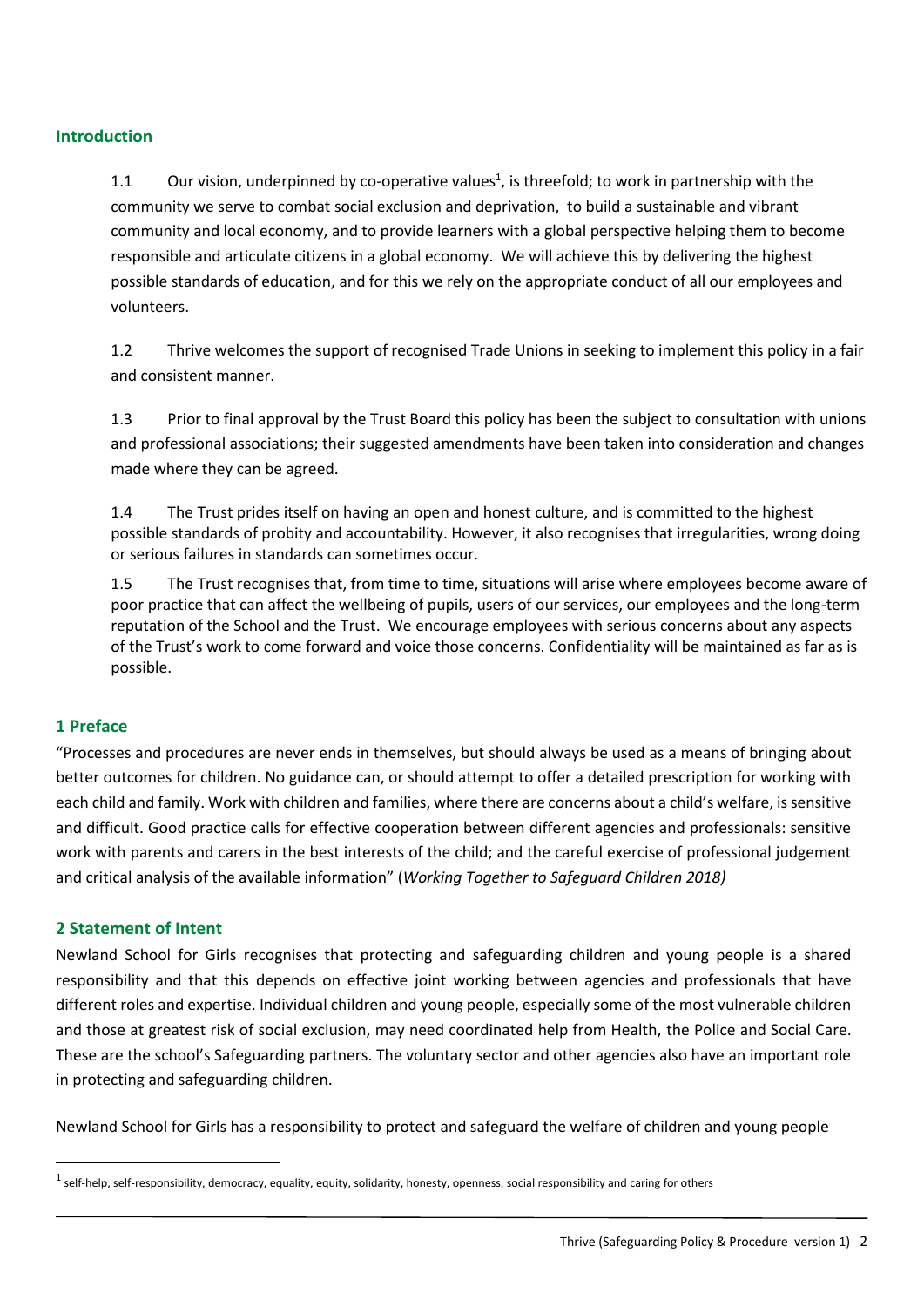they come into contact with. The need for guidelines and procedures is important to ensure that this is done well, with understanding and clarity.

Newland School for Girls aims to protect and safeguard pupils by:

- Ensuring that all staff and volunteers are carefully selected, checked, vetted, trained and supervised
- Having a Safeguarding Policy that is reviewed and updated in line with national and local developments as well as reviewed annually.
- Ensuring **all staff and volunteers** are familiar with this Policy and understand at least Part 1 of 'Keeping Children Safe in Education (KCSiE) 2021'. Furthermore, **staff involved in recruitment** know and understand Part 3 of KCSiE 2021
- Ensuring that staff / volunteers receive Safeguarding training appropriate to their role and their level of involvement.
- Ensuring that Newland School for Girls has a Designated Safeguarding Lead (DSL) and a Deputy (DDSL), that all staff and volunteers know who these members of staff are and know how to report concerns to them.
- Assessing the risk that pupils are likely to encounter and take steps to minimise and manage these.
- Letting parents/carers, and pupils know how to report concerns about another pupil, a staff member/volunteer and how to complain about anything that they are unhappy about.
- Giving pupils, parents and carers information about what the school does and expectations as well as offering different pupils different ways of reporting concerns from both in and out of school

#### <span id="page-3-0"></span>**3 National and Local Guidance**

This Policy should be read in conjunction with the Hull Safeguarding Children Partnership (HSCP) guidelines and procedures. In accordance with The Children Act 2004, it is a statutory responsibility for key agencies in contact with children and young people, to make arrangements to ensure that in discharging their functions and that they have regard to the need to safeguard and promote the welfare of children (Section 11 - Children Act, 2004). Where private or voluntary organisations come into contact with, or offer services to children, they should take account of this guidance and follow it as far as possible. In line with Section 11 of The Children Act, Newland School for Girls undertakes a comprehensive annual audit of all Safeguarding processes and procedures with any actions arising swiftly addressed.

The following national guidance should also be referred to:

- The Children Act 1989 and 2004
- Working Together To Safeguard Children 2018
- Keeping Children Safe in Education: 2021
- Human Rights Act 1998
- Criminal Justice & Court Services Act 2000
- The Protection of Children Act 1999
- The Sexual Offences Act 2003
- What To Do If You're Worried A Child Is Being Abused 2003
- Safer Working Practice for Adults who Work with Children and Young People 2015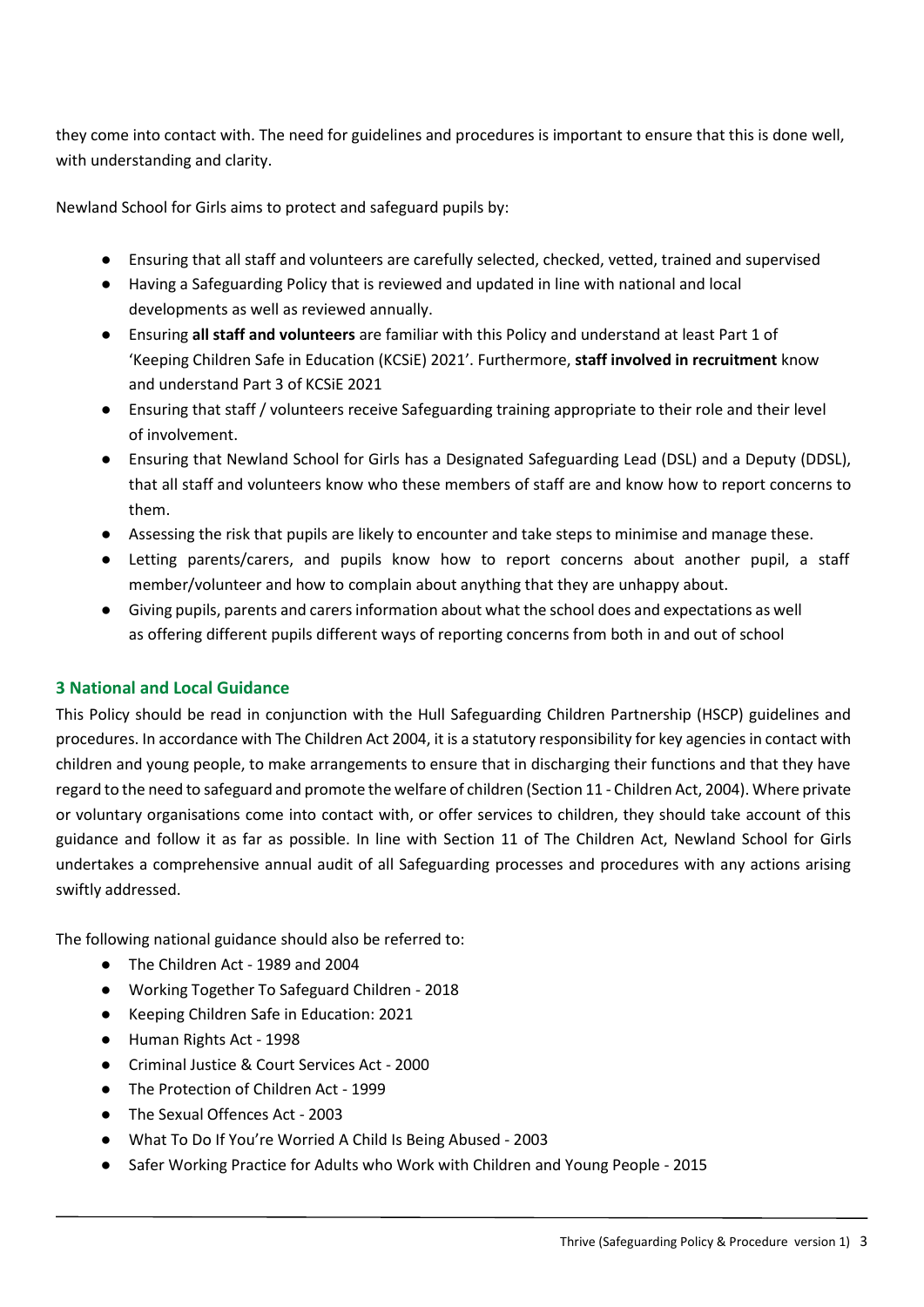● Information Sharing: Guide for Practitioners and Managers - 2015

#### <span id="page-4-0"></span>**4 Relevant Policies**

There is crossover with a number of other policies in place, including:

- Peer on Peer Sexual Abuse Policy
- Health & Safety Policy
- **Safer Recruitment Policy**
- Complaints Procedure
- **Staff Disciplinary Policy**
- **Staff Code of Conduct**
- Diversity & Equality Policy
- **Staff Handbook**
- Anti-Bullying Policy
- **Online Safety**
- Whistleblowing Policy
- **Behaviour Policy**

#### <span id="page-4-1"></span>**5 Safeguarding and Promoting Welfare**

#### <span id="page-4-2"></span>5.1 Safeguarding and promoting the welfare of children is defined as:

- Protecting children from maltreatment.
- Preventing the impairment of children's health or development
- Ensuring that children are growing up in circumstances consistent with the provision of safe and effective care

#### <span id="page-4-3"></span>5.2 Child Protection

Child Protection is a part of safeguarding and promoting welfare, referring to action taken to protect specific children who are suffering, or are at risk of suffering, significant harm. Effective Child Protection is essential to safeguard and promote the welfare of children. Agencies should aim to proactively safeguard and promote the welfare of children so that the need for action to protect from harm is reduced.

#### <span id="page-4-4"></span>5.3 Early Help

Newland School for Girls aims to identify where early intervention is needed to support families. This is done by closely monitoring children and highlighting emerging problems - we share information with our Safeguarding partners to support early intervention/assessment. We also signpost families in need to the Early Help service. This service is not statutory so parents do need to agree to this support.

#### <span id="page-4-5"></span>5.4 Children in Need

Children who are defined as 'in need', under Section 17 of the Children Act 1989, are those whose vulnerability is such that they are unlikely to reach or maintain a satisfactory level of health or development, or their health or development will be significantly impaired, without the provision of services, including children with a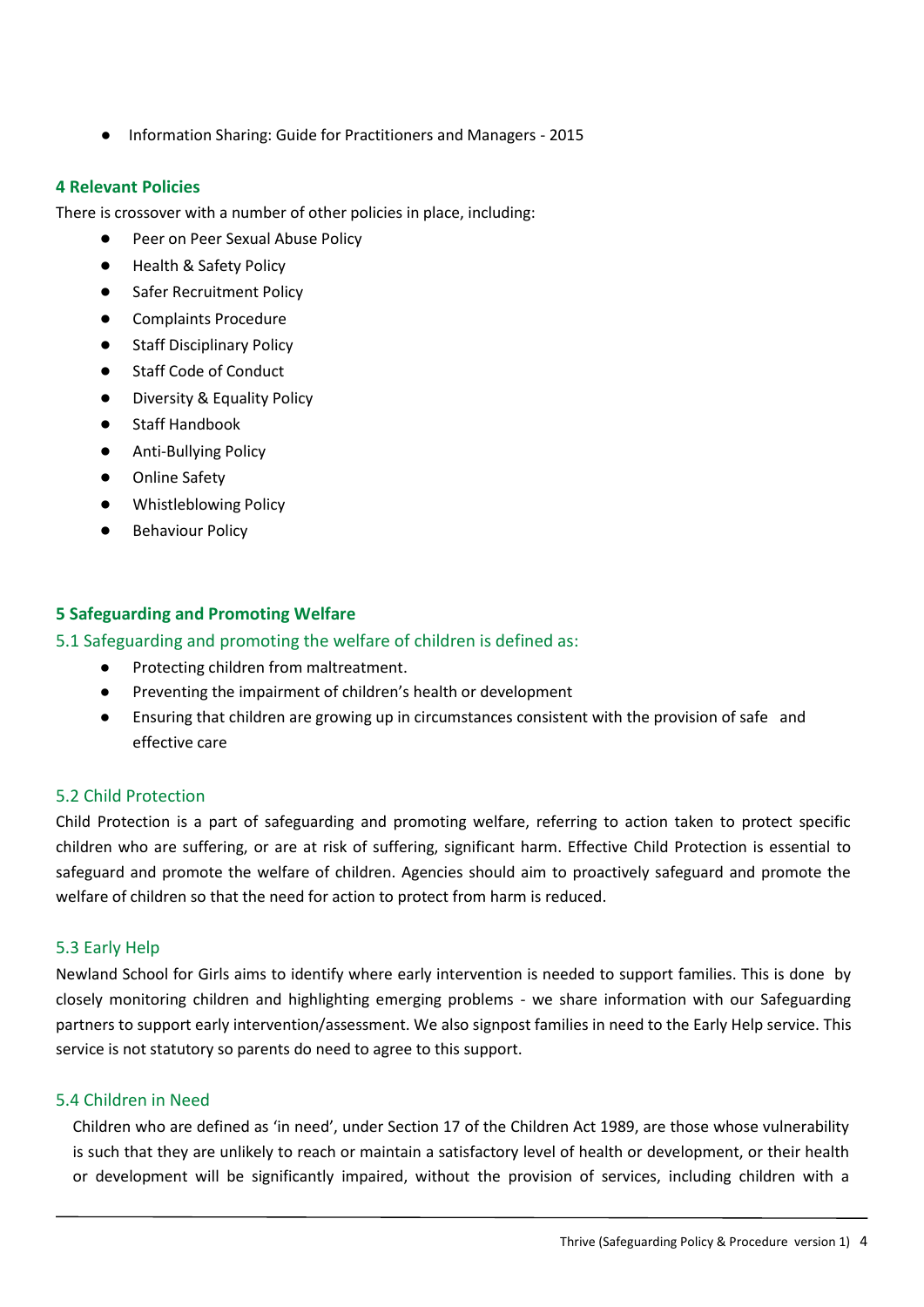disability.

#### <span id="page-5-0"></span>5.5 Children at Risk

Some children are at risk because they are 'suffering or likely to suffer significant harm' as defined under Section 37 of the Children Act - 1989. Significant harm is the threshold that justifies compulsory intervention in family life in the best interests of the child and gives the Local Authority a duty to make enquiries and to decide whether they should take action to safeguard or promote the welfare of the child.

#### <span id="page-5-1"></span>**6 Who Abuses Children?**

Children may be abused in a family or in an institutional or community setting, by those known to them or more rarely, by a stranger. They may be abused by an adult or adults or another child or children.

#### <span id="page-5-2"></span>**7 Abuse and Neglect**

Abuse and neglect are forms of maltreatment of a child or young person - 'child' refers to anyone under the age of 18. Somebody may abuse or neglect a child by inflicting harm, or by failing to act to prevent harm. PHYSICAL ABUSE: May involve hitting, shaking, throwing, poisoning, burning or scalding, drowning, suffocating, or otherwise causing physical harm to a child. Physical harm may also be caused when a parent or carer fabricates the symptoms of, or deliberately induces illness in a child.

- EMOTIONAL ABUSE: Is the persistent emotional maltreatment of a child, such as to cause severe and persistent adverse effects on the child's emotional development. It may involve conveying to children that they are worthless or unloved, inadequate or valued only as they meet the needs of another person. It may involve seeing or hearing the ill-treatment of another or involve serious bullying (including online). Emotional abuse can cause children to frequently feel frightened or in danger, or it may involve the exploitation or corruption of children.
- SEXUAL ABUSE: Involves forcing or enticing a child or young person to take part in sexual activities, including prostitution - whether or not the child is aware of what is happening. The activities may involve physical contact, including penetrative and non-penetrative acts. This includes non-contact activities, such as involving children in looking at, or in the production of, pornographic material or watching sexual activities or encouraging children to behave in sexually inappropriate ways.
- NEGLECT: Is the persistent failure to meet a child's basic physical and/or psychological needs, likely to result in the serious impairment of the child's health or development. This can also occur during pregnancy. Neglect may involve a parent or carer failing to provide adequate food, clothing and shelter, including exclusion from home or abandonment, failing to protect a child from physical and emotional harm or danger, failure to ensure adequate supervision including the use of inadequate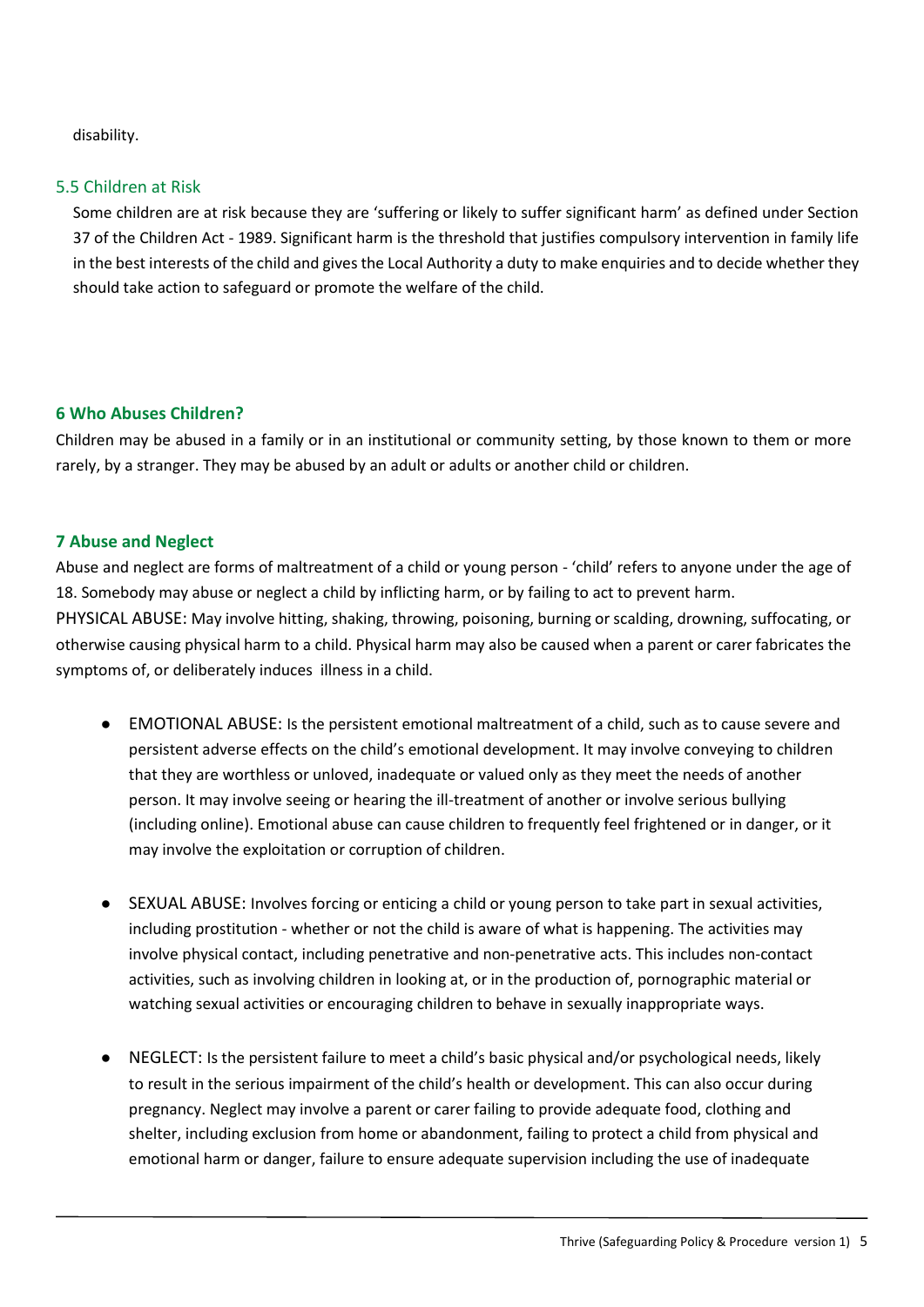carers or the failure to ensure access to appropriate medical care or treatment. It may also include neglect of, or unresponsiveness to, a child's basic emotional needs.

The above is not an exhaustive list - it should be recognised that it is not the role of school staff to make an assessment of whether children suffered harm. Staff have a duty to report any concerns in accordance with the Hull Safeguarding Children Partnership Guidelines & Procedures and by using the school's reporting methods in the first instance - covered later in this document.

#### <span id="page-6-0"></span>**8 Recognition of Harm**

The harm or possible harm of a child may come to your attention in a number of ways:

- Information given by the child themselves, by friends, a family member or person close to them.
- The child's behaviour may become different from the usual, be significantly different from the behaviour of their peers, be unusual or may even involve 'acting out' a harmful situation when playing.
- An injury that is suspicious as it does not make sense in light of the explanation given or the explanations differ depending on who is giving them i.e. different explanations from the parent/carer and child.
- The child appears anxious and evasive when talking about an issue.
- A number of incidents occur over time
- Children also face significant risk of harm via:

**Substance Misuse** - as a result of the excessive use of alcohol, illegal and controlled drugs, solvents or related substances. The use of drugs and substances by parents/carers does not in itself indicate child neglect or abuse. It is important for agencies to assess how parental substance use impacts on the child.

**Mental Health** - mental illness in a parent or carer does not always have an adverse effect on the child. It is important for the implications to be assessed as the adverse effects of parental mental illness on the child are less likely when problems are mild, last for a short period of time, are not associated with family disharmony and where there is another parent or family member who can respond to the child's needs and offer protection. Where mental illness is accompanied by problem alcohol use, domestic violence or associated with poverty and social isolation, children are particularly vulnerable. The link between poor mental health and the wellbeing of the child is highlighted in Keeping Children Safe in Education 2021.

**Domestic Abuse** - children and young people can suffer directly and indirectly if they live in a household where there is domestic abuse, this is either as the victim or as a witness. It is likely to have a damaging effect on the health and development of the child. Staff should also be alert to the relationship between domestic abuse and neglect of children.

Domestic abuse can impact children in a number of ways:

● It can pose a threat to the physical wellbeing of an unborn child if a mother is assaulted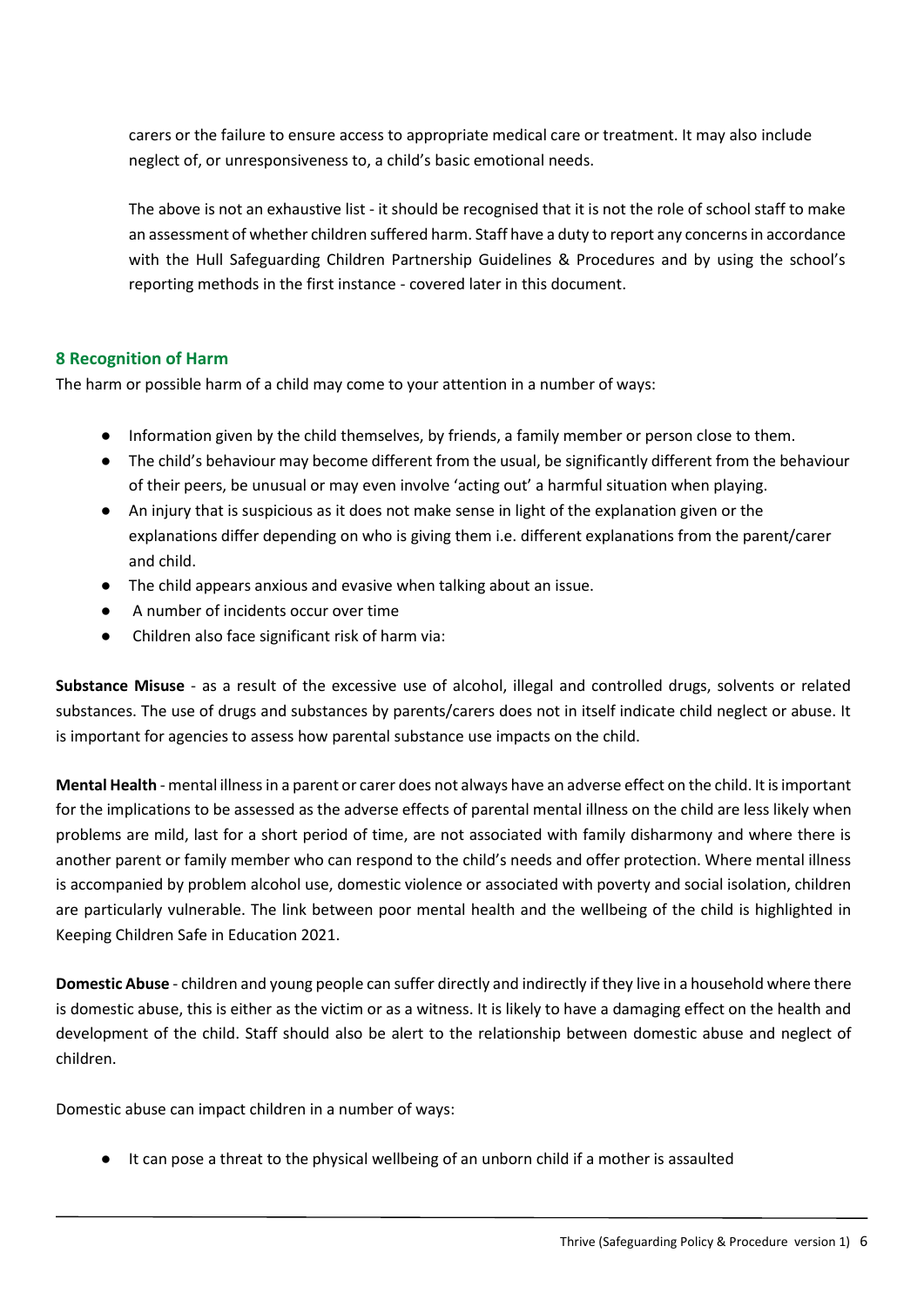- Children may suffer injuries as a result of being caught up in violence.
- Children become distressed by witnessing the physical and emotional suffering of a parent.
- The physical and psychological abuse suffered by an adult victim can have a direct negative impact on their ability to look after their children.
- The impact of domestic abuse is exacerbated when the violence is combined with problematic alcohol or drug use.

**Controlling Behaviour** - a range of acts designed to make a person subordinate and/or dependent by isolating them from sources of support, exploiting their resources and capacities for personal gain, depriving them of the means needed for independence, resistance and escape and regulating their everyday behaviour.

**Coercive behaviour** - acts of assault, threats, humiliation and intimidation or other abuse that is used to harm, punish or frighten their victim.

**Peer on Peer Abuse -** includes all forms of bullying - verbal, physical and emotional, sexual harassment and comments, including being coerced into sending sexual images, upskirting, physical or sexual violence and exploitation or teenage relationship abuse. This includes online bullying via phones and on social media. At Newland School for Girls we are proactive in this area and we adhere to the guidance and processes in our Peer on Peer Sexual Abuse Policy (available on request).

A pupil against whom an allegation of abuse has been made, may face sanctions as per the Behaviour Policy and the school may need to work with Social Care and/or the Police to take appropriate action, as detailed in the Peer on Peer Sexual Abuse Policy.

**Child Sexual Exploitation** (CSE) is when a child is rewarded with food, accommodation, drugs, alcohol, cigarettes, affection, gifts or money in return for performing sexual activities, or for allowing another person to perform sexual activities on the child.

Significant indicators can include:

- Having a relationship of concern with a controlling adult (this may involve physical and/or emotional abuse and/or gang activity)
- Being in a vehicle driven by an unknown adult
- Possessing unexplained money, expensive clothes or items
- Frequenting areas known for risky activities
- Unexplained contact with hotels, taxis and take-aways

**Child Criminal Exploitation** (CCE) - a form of abuse where an imbalance of power is used to force, deceive or manipulate a child into criminal activity.

**Serious Violence** - children may be at risk from, or involved in violent crime, led by individuals, gangs and/or criminal networks.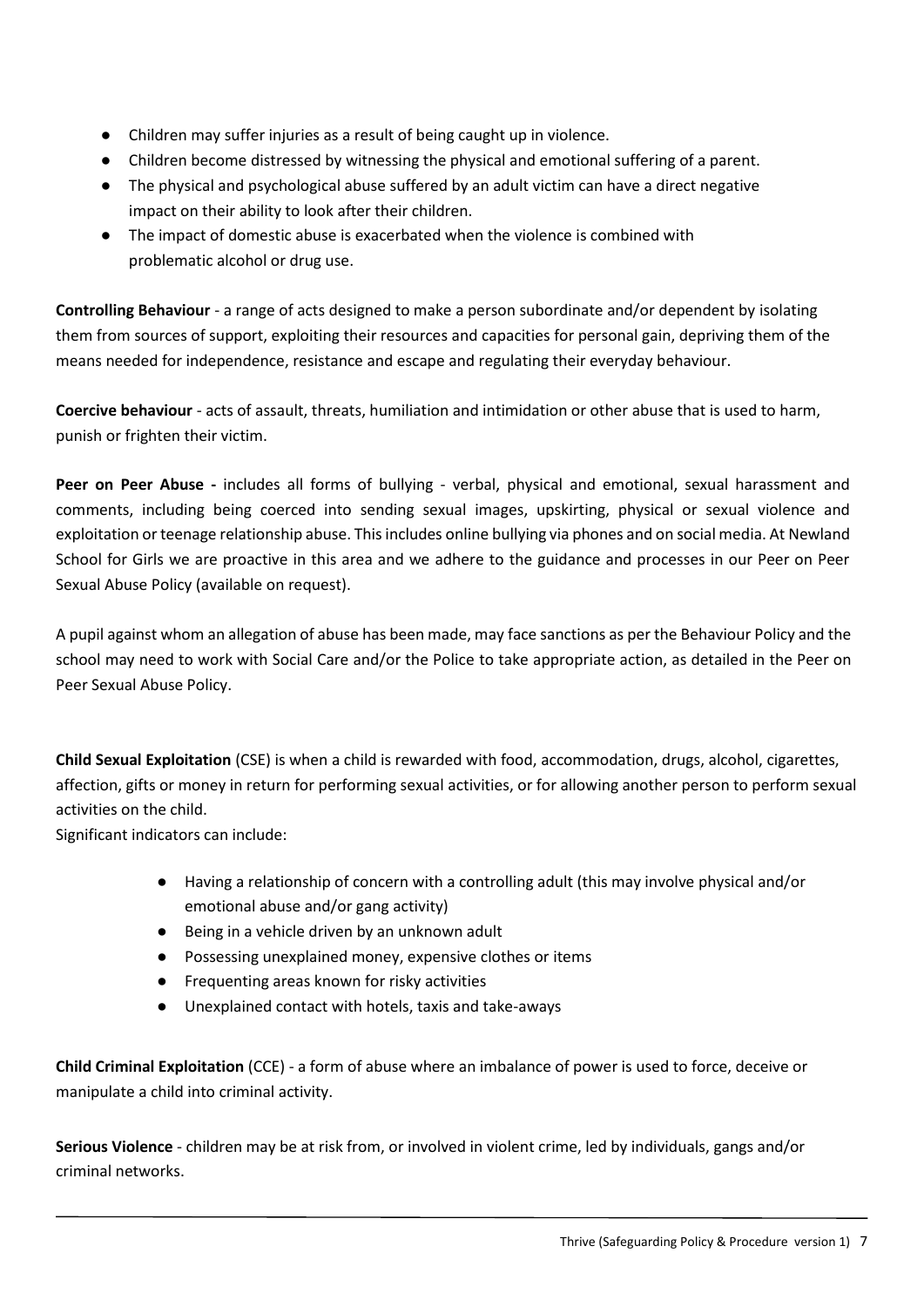**County Lines** - where illegal drugs are transported from one area to another, often across Police and Local Authority boundaries. Children are usually rewarded or forced to do this by gangs. Violence and crime are often closely linked.

**Female Genital Mutilation -** all procedures involving removal or partial removal of the female genitalia or injury to the female genitals. It is illegal in the UK and is a form of child abuse that has long-lasting harmful consequences. Staff in schools must directly report to the Police where FGM appears to have been carried out or if there is suspicion that it is planned. It is illegal for someone to arrange for a child to have this procedure.

**Radicalisation and Extremism** - is the process by which people come to support terrorism and have extreme views and, in some cases, to then join terrorist groups. The process of radicalisation can be different for every individual and can happen over an extended period or over a short time-frame. At Newland School for Girls we help our pupils become resilient to the messages of extremists by encouraging the understanding and value of others, by encouraging the appreciation of diversity and developing skills in children so they are able to debate. The curriculum supports and explores the values of different faiths and cultures.

Should there ever be any concerns of radicalised or extremist behaviours, this will be dealt with in conjunction with Humberside Police.

**(So Called) 'Honour Based Abuse' -** incidents or crimes that may have been committed to protect or defend the 'honour' of a family or community. These are often linked to family members who believe someone has brought shame on their family or community by behaving in a way that is not in keeping with the traditional beliefs or culture.

**Forced Marriage -** a crime in England and Wales, whereby a marriage is entered into without the consent of one or both parties. Threats and punishment to partake can be physical and emotional.

At Newland School for Girls we do all we can to ensure that children are protected from harm and we aim to build resilience in our children. Staff receive regular training, updates and reminders to help them in their duty of care and so that they are clear on how to respond to and report incidents.

#### <span id="page-8-0"></span>**9 Managing Disclosures**

If a child discloses a serious concern to a staff member, it is important that, as far as possible, these basic principles are followed:

- Listen to what the child has to say with an open mind
- Do not ask probing or leading questions designed for the child to reveal more try to use 'TED' to help… Tell me, Explain, Describe.
- Never stop a child who is freely recalling significant events
- Take note of the discussion, record the time, setting and people present
- Never promise the child that this can be kept secret and explain that you must pass this on to someone else.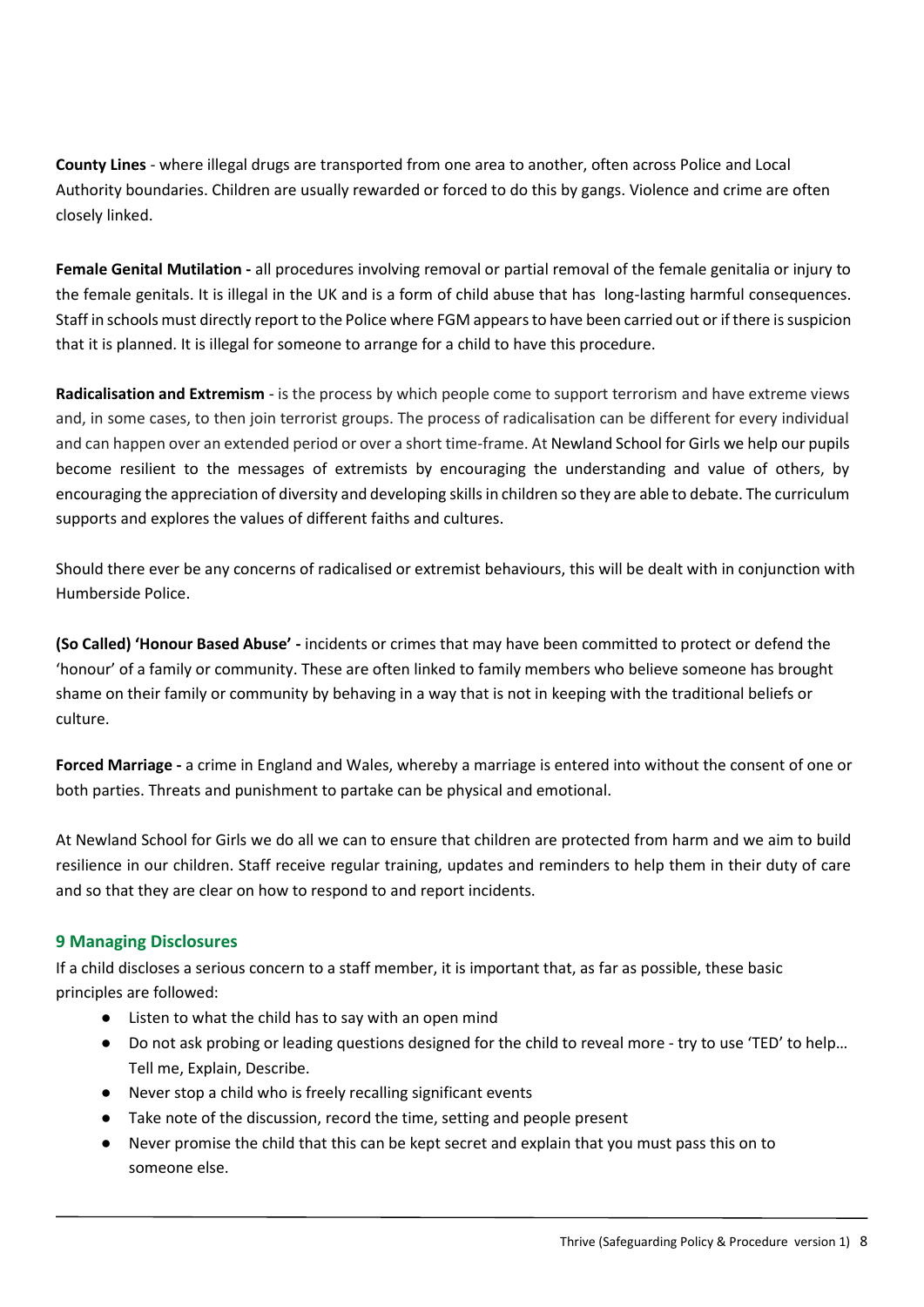● Inform the DSL/DDSL via the school's usual reporting processes

#### <span id="page-9-0"></span>**10 Special Educational Needs & Disabilities (SEND)**

As an inclusive school, staff understand that children with SEND may be more vulnerable to abuse and are more likely to be targeted due to the difficulties they may have in communicating what is happening to them. Therefore staff ensure that children with SEND are responded to carefully when they have, or show signs of, concern. Staff are trained to be very aware when working with children with SEND, in line with KCSiE 2021.

#### <span id="page-9-1"></span>**11 Children Missing from Education (CME)**

Children are best looked after and protected by attending school regularly; they will be safe from harm and professionals monitor their wellbeing. We encourage the full attendance of all our pupils at all times. Where we have concerns that a child is missing from education, we always follow Hull City Council protocols and refer to the Education Welfare Service and the CME Officer who will make efforts to identify the child's whereabouts. The child will not be removed from our school roll until notified by the CME Officer that it is appropriate to do so.

#### <span id="page-9-2"></span>**12 The Designated Safeguarding Lead (DSL) & Deputy Designated Safeguarding Lead (DDSL)**

The DSL is Ben Ash and the responsibilities of the role include:

- ●Monitoring and recording concerns about the wellbeing of pupils.
- ●Making referrals to Social Care
- ●Liaising with the other Safeguarding partners Health and the Police.
- ●Arranging training for staff / volunteers.
- ●Initiating and/or attending relevant multi-agency meetings regarding any pupil.

The DSL may share limited information on a 'need to know basis' amongst the staff/management whilst respecting the need for confidentiality. It **is not** the DSL's role to undertake an investigation into any concerns or allegations of harm. It **is** the role of the DSL to collate and clarify details of the concern or allegation and to provide this information to Social Care.

The Deputy Designated Safeguarding Lead (DDSL) is Linda Iveson- the DDSL supports the work of the DSL and can undertake all aspects of the DSL role.

#### <span id="page-9-3"></span>**13 Seeking Consent for a Referral**

In general, concerns should be shared with the family and their agreement prior to making a referral to Social Care should be gained only when this will not place the child at an increased risk of harm.

Parents/carers or the child may not agree to information being shared, yet this should not prevent referrals where Safeguarding concerns persist. The reasons for dispensing with consent from the parent/carer or child must be clearly recorded.

In cases where an allegation has been made against a family member living in the same household as the child and discussing the matter with the parent would place the child at risk of harm, or where discussing it may place a member of staff/volunteer at risk, consent does not have to be sought prior to the referral being made.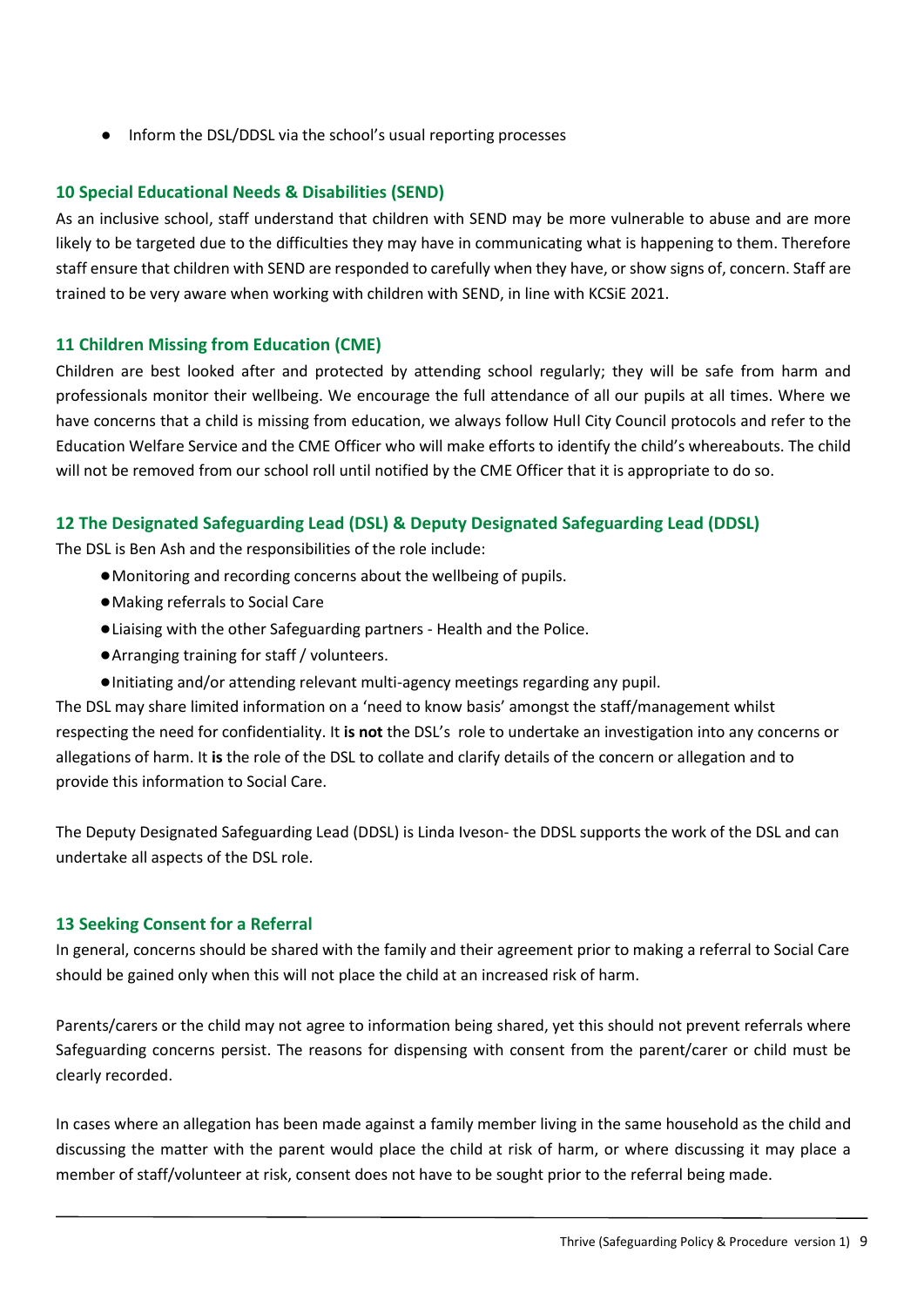The Early Help and Safeguarding Hub (EHASH) will give advice via a duty Social Worker.

#### <span id="page-10-0"></span>**14 Reporting Concerns or Allegations of Abuse**

All staff must report any concerns or allegations of harm immediately to the DSL via the school's reporting procedures - CPOMS. In the absence of the DSL, the DDSL must be informed.

In the unlikely event of the absence of the DSL and the DDSL, staff must report to a member of the Senior Management Team.

#### <span id="page-10-1"></span>**15 Making an External Reference**

Referrals of all children in need, including those where there are Safeguarding concerns will be made to: Children's Social Care via EHASH or to the Police - Protecting Vulnerable People Unit. All referrals made by telephone must be recorded as soon as possible.

The DSL should make a detailed and accurate referral, giving the following information:

- The nature of the concern/allegation.
- Whether the child will need immediate support to ensure their safety.
- Whether parents are aware, if consent for the referral has been sought and if not, why.
- Factual information about the child and family, including siblings.
- Other professionals involved with the family.
- The source of the referral.
- the child's current whereabouts and when they were last seen.
- The source of the harm

#### <span id="page-10-2"></span>**16 Allegations Against Staff / Volunteers**

Any member of staff/volunteer who has concerns about a colleague must report this to the Headteacher immediately. The Headteacher will report the matter to Ray Khan, the Trust Safeguarding Lead, who will liaise with the Local Authority Designated Officer (LADO) This may be include behaviour outside of school as the 'transfer of risk' to children would need to be assessed as per KCSiE.

If the allegation concerns the Head/Executive Headteacher the concern must be shared with the Chair of Governors who will contact Ray Khan immediately.

In cases where there is an immediate risk to a child, the information must be passed to Social Care or the Police with urgency.

#### <span id="page-10-3"></span>**17 Seeking Medical Attention**

If a child has a physical injury that school staff believe requires medical attention, the school will contact the parent and advise them to see a doctor, take the child to a walk-in centre or to A&E.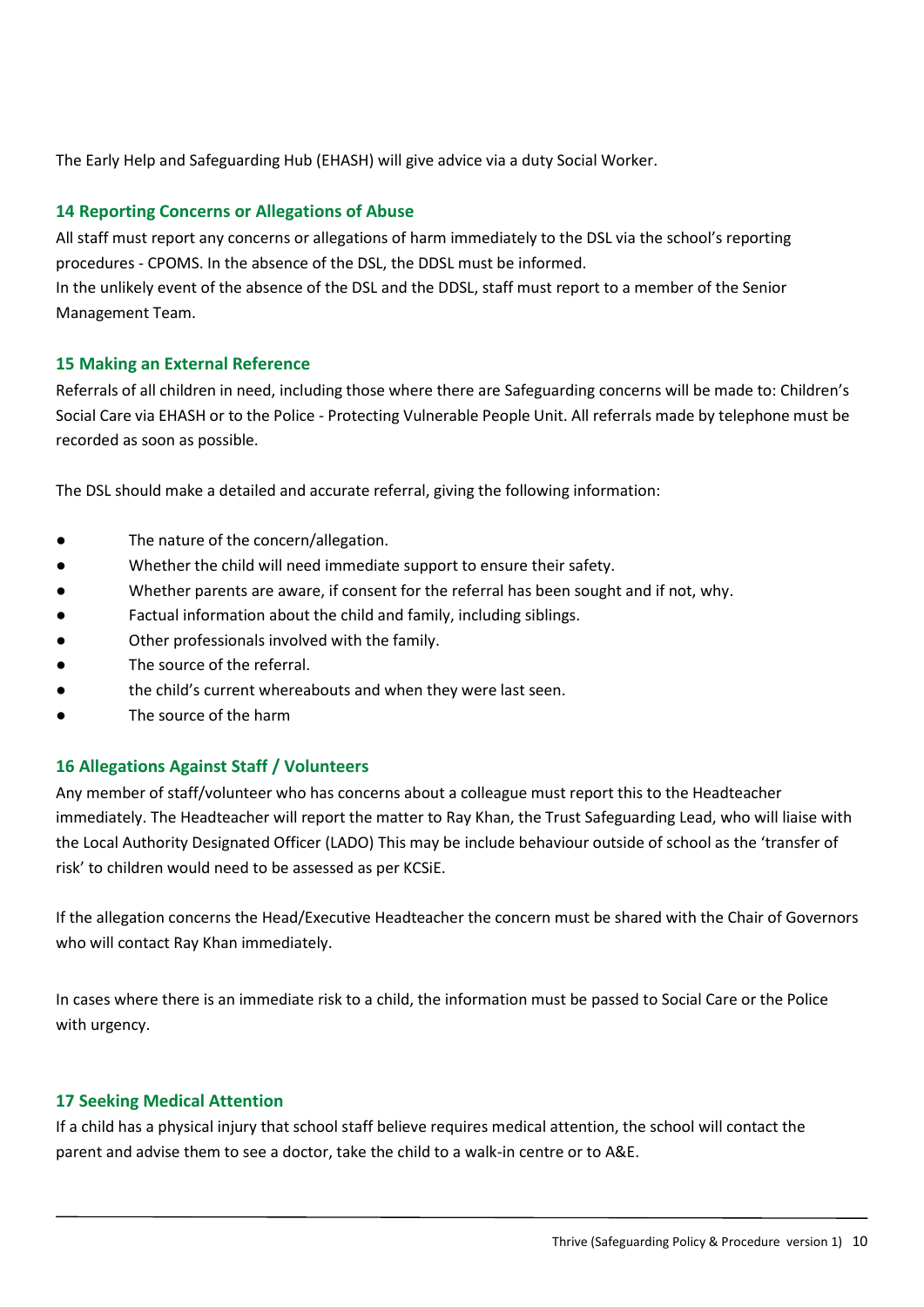If school believes that the injury may have resulted from abuse, procedures for referring a Safeguarding concern to Children's Social Care are then followed.

If any injury remains untreated, this may well indicate neglect and the school will monitor the situation closely, taking advice from, or referring to, Children's Social Care.

#### <span id="page-11-0"></span>**18 Staff & Volunteer: Safe Working Practice**

Adherence to guidelines on self-protection for staff and volunteers working with children can help to avoid vulnerable situations where false allegations could be made. These include:

- Avoiding situations where a staff member or volunteer is on their own with a child.
- In the event of an injury to a child, accidental or not, ensuring that it is recorded and witnessed by another adult in the Accident Book.
- Maintaining written records of any allegations a child makes against staff and volunteers and reporting these in line with this policy.
- If a child touches a staff member/volunteer inappropriately, recording what happened immediately and inform the DSL.
- Following the school's Behaviour Policy.

#### <span id="page-11-1"></span>**19 Code of Practice**

Staff should always:

- Take any allegation, suspicion or concern about abuse seriously, including those made against staff and report these.
- Provide an opportunity and a culture for children to talk to others regarding any concerns they may have.
- Provide an environment that encourages children and adults to feel comfortable and confident in challenging attitudes and behaviours that may discriminate against others. Risk-assess situations and activities to ensure all potential dangers have been identified and planned for.
- Treat others with dignity and respect.
- Adhere to the Code of Conduct for staff.

Staff should not:

- Permit or accept abusive or discriminatory behaviour.
- Engage in inappropriate behaviour or contact.
- Use inappropriate or insulting language.
- Show favouritism to any child or give personal money.
- Undermine or criticise others.

#### <span id="page-11-2"></span>**20 Recruitment & Selection**

Potential staff and volunteers are checked and vetted for their suitability to work with children as per the Safer Recruitment Policy. This includes:

● Completing an application form, including details of previous employment, full educational and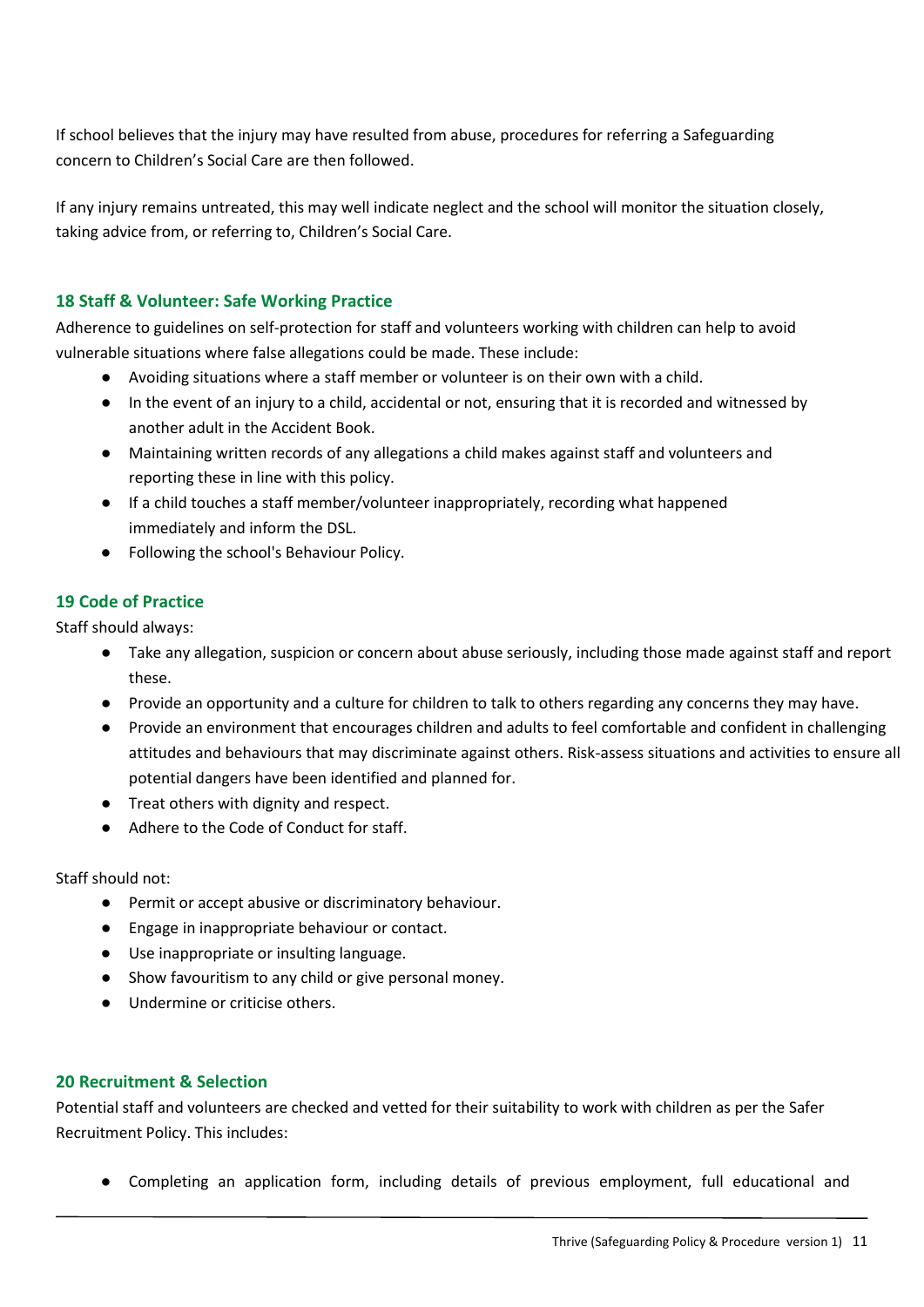employment history as well as documented reasons for any gaps in employment, details of any conviction for criminal offences (including spent convictions under the Rehabilitation of Offenders Act - 1974) agreement for an enhanced Disclosure & Barring Service (DBS) check.

- Two satisfactory references, including the current or most recent employer where the referee is schoolbased, the request will ask that the reference is confirmed as accurate by the Headteacher in respect of disciplinary investigations.
- Verification of the candidate's identity, including checking the name on the birth certificate where this is available
- Verification of eligibility to work in the UK
- Verification of the candidate's mental and physical fitness to undertake the duties of the role, with reasonable adjustments if applicable
- Overseas criminal records check or Certificate of Good Conduct (where applicable) and (for teaching posts) Letter of Professional Standing from the relevant regulatory authority where the applicant has worked overseas as a teacher (if applicable)
- For teaching posts, verification of successful completion of statutory induction period if relevant applicable to those who obtained QTS after 7 May 1999
- Verification of educational and professional qualifications
- For teaching posts, confirmation that the candidate is not subject to a Prohibition Order as issued by the Secretary of State or has any current sanctions or restrictions imposed
- Verification that the individual has not been disqualified from working with children under the Childcare Act 2006, if applicable
- All staff in a management position are subjected to a Section 128 check.
- All staff are checked against The Barred List
- All new staff receive Safeguarding induction and training, including the latest KCSiE as well as regular updates in line with the rest of the staff team.
- The potential staff member or volunteer will be interviewed for their suitability for the post.
- Non-teaching staff and volunteers will be subject to a probationary period of 6 months, during which they will be supervised with monthly meetings taking place with their manager / supervisor to identify any concerns, training and support if needed.

**Disclosure and Barring Service** - a person who is barred from working with children will be breaking the law if they work/try to gain employment/volunteer to work with children. Should Newland School for Girls knowingly employ someone who is barred from working with children, this would also constitute breaking the law. If there is an incident where a member of staff/volunteer is dismissed having harmed a child, or may have if they had not left, the DBS will be notified.

## <span id="page-12-0"></span>**21 Children in Local Authority Care (CLA)**

Newland School for Girls aims to tackle any underachievement of children in care and to bring their achievement in line with their peers by always considering how the school could more effectively meet the needs of children in care. To this end, every child in care will have a carefully detailed and monitored Personal Educational Plan (PEP) that aims to overcome barriers to educational success. In a general sense, the barriers include: